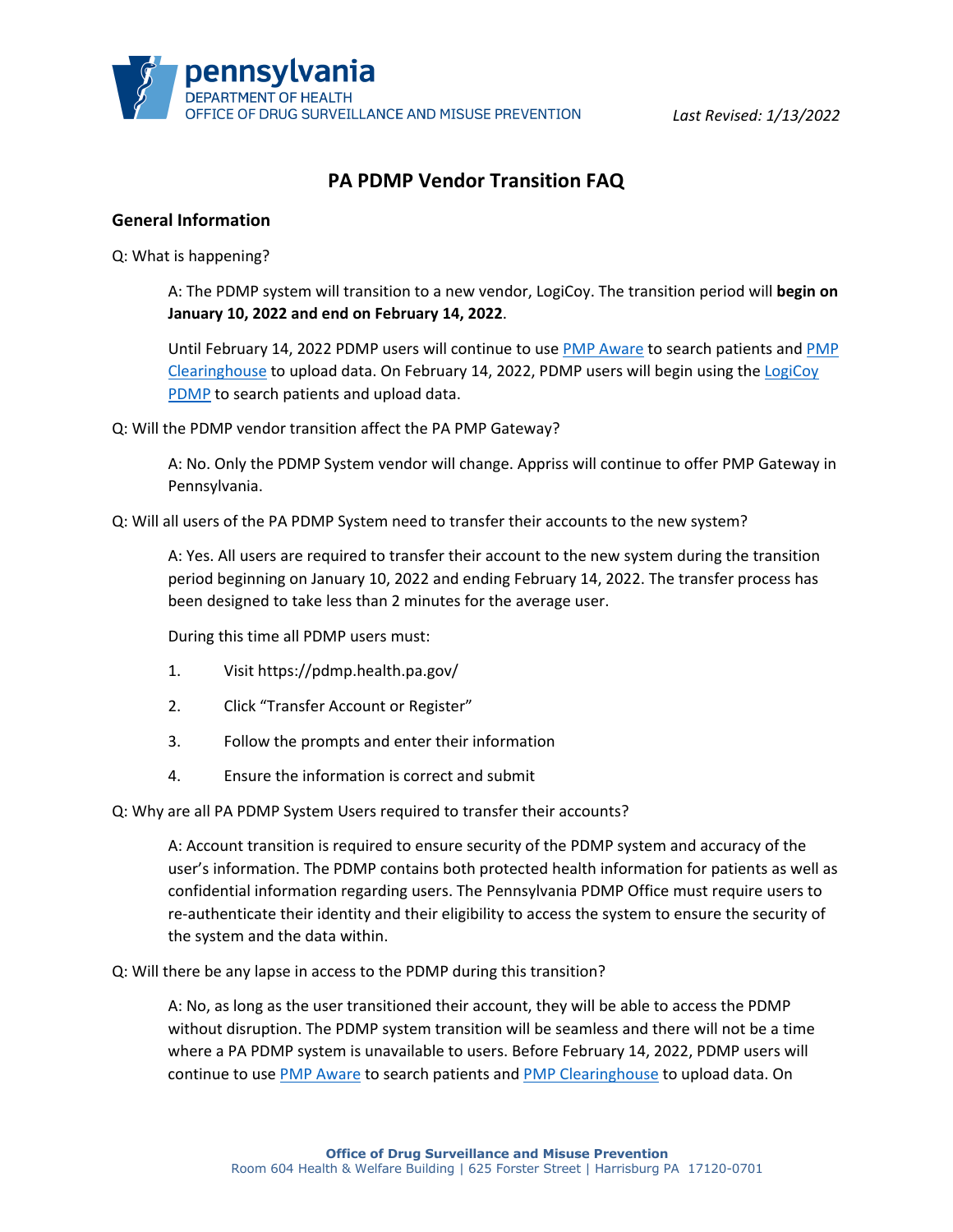

data.

*Last Revised: 1/13/2022* February 14, 2022, PDMP users will begin using the [LogiCoy PDMP](https://pdmp.health.pa.gov/) to search patients and upload

Users who access the PDMP through their organization's EHR will not need to change how they search patients and will not experience any changes to their EHR's connection to the PDMP.

Q: Will there be any disruption in accessing the PDMP system through Electronic Health Record (EHR) systems or pharmacy management systems?

A: No. There will not be any disruption in current user's ability to access the PDMP through their EHR system or pharmacy management system. If your organization has integrated the PDMP into your EHR system using PMP Gateway or RxCheck, you will not need to change any configurations of your integration. LogiCoy will make this change with PMP Gateway and RxCheck on February 14, 2022.

Q: Will a user be able to transfer their account to the new system if they have forgotten their username and/or password to the Appriss system?

A: Yes. Users will not need their Appriss Aware or Clearinghouse login credentials to create their account in the LogiCoy system. Please note, before February 14, 2022, PDMP users will continue to use [PMP Aware](https://pennsylvania.pmpaware.net/login) to search patients an[d PMP Clearinghouse](https://pmpclearinghouse.net/users/sign_in) to upload data. On February 14, 2022, PDMP users will begin using the [LogiCoy PDMP](https://pdmp.health.pa.gov/) to search patients and upload data.

Users who access the PDMP through their organization's EHR or pharmacy management system will not need to change how they search patients and will not experience any changes to their EHR or pharmacy management system's connection to the PDMP.

# Q: Will there be new integration options available?

A: The LogiCoy system will support all existing integration options currently available in Pennsylvania.

LogiCoy will also offer new integration options. The Pennsylvania PDMP Office will release more information in the coming months regarding new integration options and will assist in facilitating discussions between interested organizations and LogiCoy. If you are interested in learning more about new integration options, please contact the PA PDMP Office at RA-DH-PDMP@pa.gov.

# Q: What differences can users expect with the new system?

- Streamlined account transfer and registration
- Easier registration for residents
- Quicker access to patient reports
- Improved visualizations
- More integration options
- Single platform for pharmacy users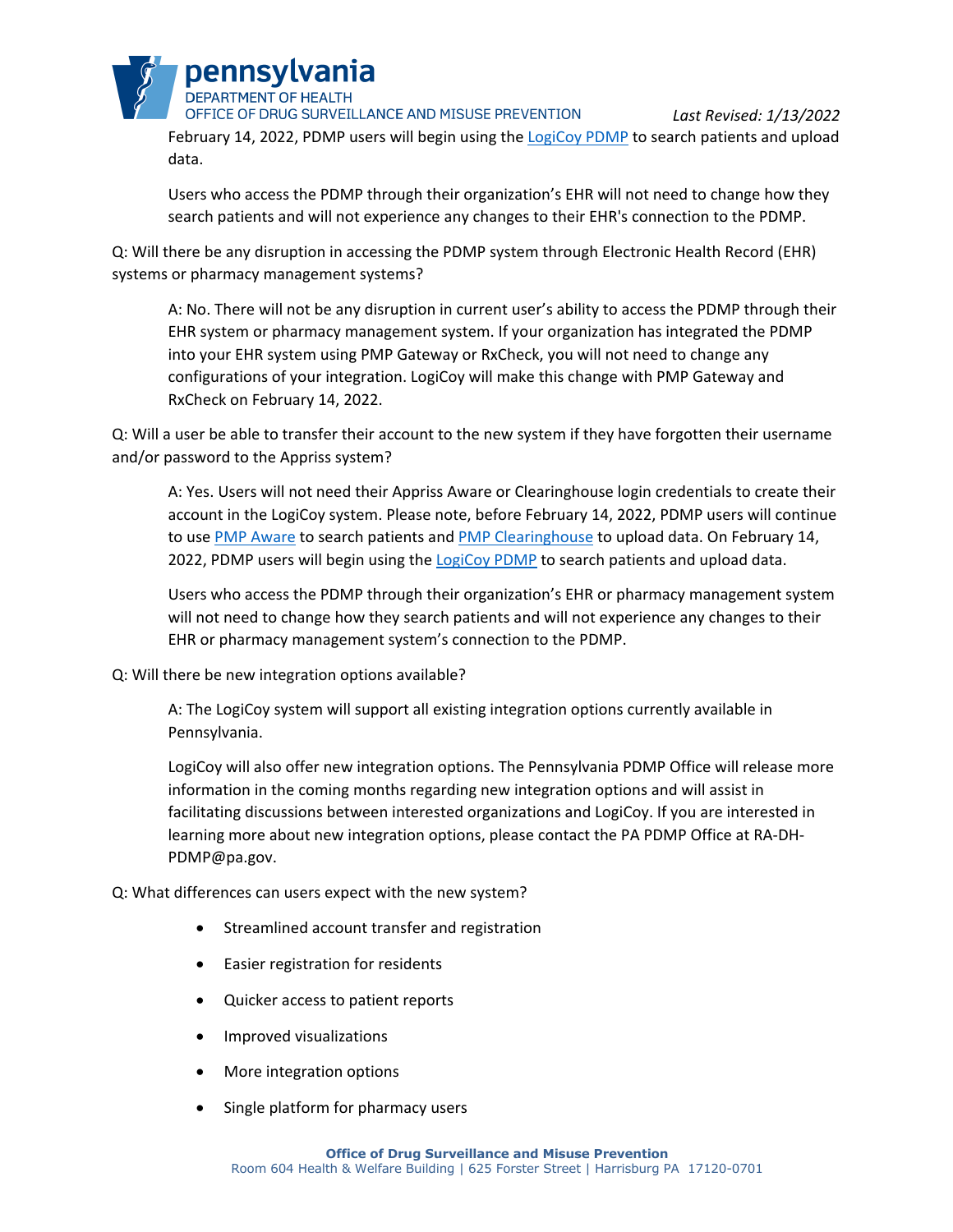OFFICE OF DRUG SURVEILLANCE AND MISUSE PREVENTION

- Password reset by text message or email
- Q: Are tutorials available for the new system?

pennsylvania **DEPARTMENT OF HEALTH** 

A: Videos and guides on how to register, search, and use the new PDMP system are available in the "Training Resources" section of the PDMP. Visit the [LogiCoy PDMP](https://pdmp.health.pa.gov/) and select "Training Resources" at the bottom of the page to view information about account transfer and registration. Once logged into the PDMP, scroll to the bottom of the page and select "Training Resources" to view instructions on how to utilize the system. Additionally, page walk through buttons can be found on the top of each page which guide users through the page's functionality.

Q: Which browsers support the new system?

A: The new system is supported by Safari, Chrome, Firefox, Edge, and Internet Explorer (11+).

- Q: Will the new PDMP system have the same web address?
	- A: No. The web address to the new PDMP will be:<https://pdmp.health.pa.gov/>
- Q: Where can we send questions regarding the new system?

A: Technical support questions can be directed to LogiCoy at 844-939-0999 or sent via email to: [papdmp@logicoy.com.](mailto:papdmp@logicoy.com)

Policy questions can be directed to the Pennsylvania PDMP office at 844-377-7367 (844-377- PDMP) from Monday through Friday 8 a.m. to 4 p.m. EST or sent by mail to: RA-DH-PDMP@pa.gov.

### **Prescribers**

Q: What are the benefits of the PDMP system transition to prescribers?

A: The PDMP system transition will bring new enhancements to the PDMP that are based on feedback from PDMP users, including quicker access to patient reports and enhanced visualization to make interpreting reports easier. Additionally, account transfer and registration has been significantly streamlined by connecting the PDMP system to Pennsylvania's professional licensing system. This means that users will be able to enter basic information about themselves (such as their license number, DEA number, NPI number, and last four digits of their SSN) to confirm their identify and the system will pre-populate the rest.

Residents will also be able to register for the LogiCoy system quicker than ever before. They will no longer be required to upload documents and wait for the state administrator to review. Instead, they will enter their license number and the system will automatically validate their identity using the Pennsylvania professional licensing system.

Q: Will prescribers be required to transfer their accounts to the new PDMP system?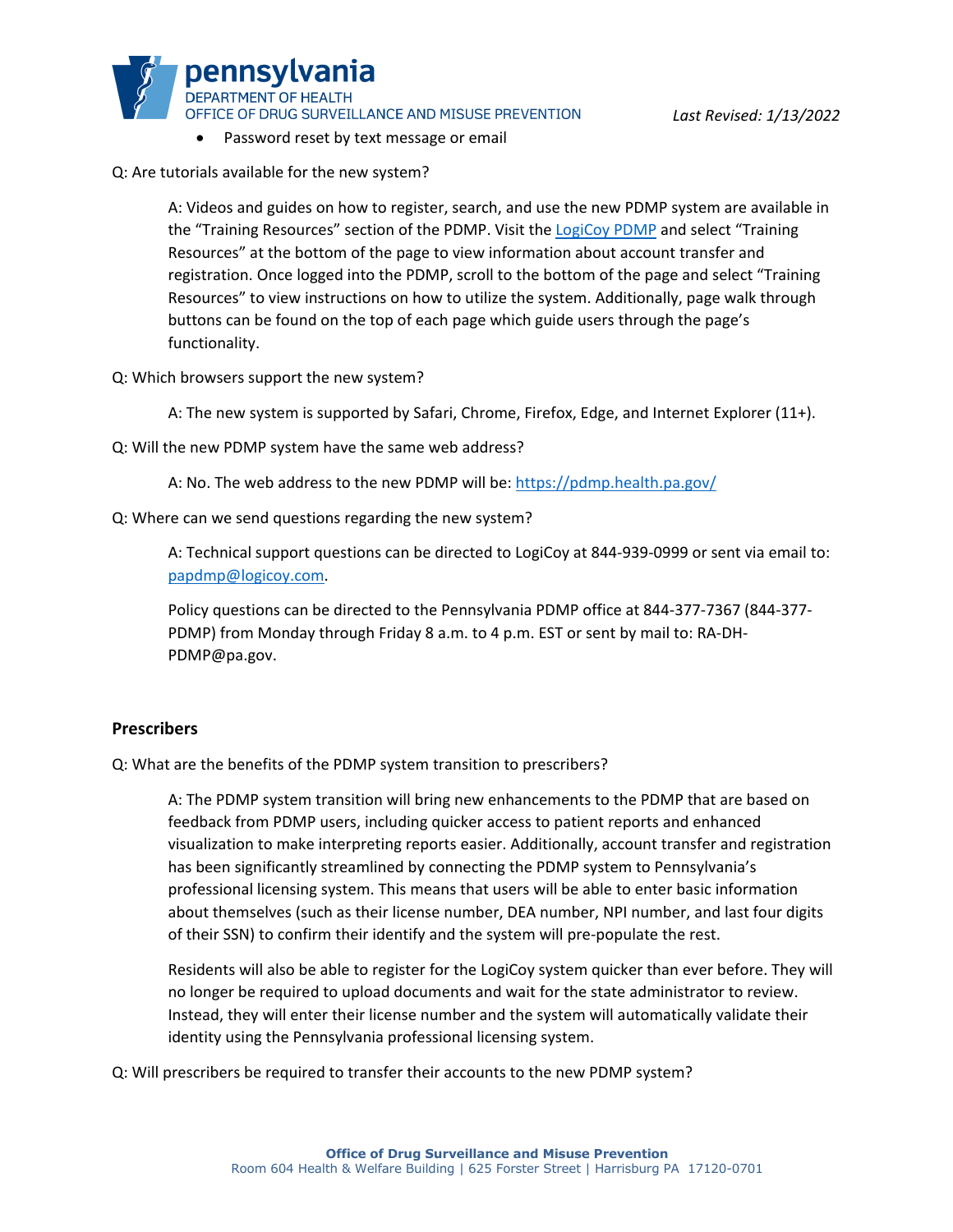pennsylvania **DEPARTMENT OF HEALTH** OFFICE OF DRUG SURVEILLANCE AND MISUSE PREVENTION

*Last Revised: 1/13/2022*

A: Yes. Starting on January 10, 2022, PDMP users will need to transition their accounts to create new login credentials within the LogiCoy PDMP system. Transitioning accounts takes an average user less than two minutes, as registration has been streamlined to pre-populate information based on the user's professional license information.

The transfer account period begins on January 10, 2022 and ends February 14, 2022. During this time all PDMP users must:

- 1. Visit https://pdmp.health.pa.gov/
- 2. Click "Transfer Account or Register"
- 3. Follow the prompts and enter their information
- 4. Ensure the information is correct and submit
- Q: Are all Pennsylvania licensed prescribers required to register for the PDMP?

A: As of January 1, 2017, all licensed prescribers who are lawfully authorized to distribute, dispense, or administer a controlled substance in the Commonwealth of Pennsylvania are required to [register](https://www.health.pa.gov/topics/programs/PDMP/Pages/Register.aspx) with the program. This does not include veterinarians.

Q: What do prescribers need in order to transfer their account?

A: To transfer their account, prescribers will need their:

- Pennsylvania Professional License Number
- National Provider Index (NPI) Number
- Drug Enforcement Agency (DEA) Number \*if applicable\*

Q: Will there be any disruption in accessing the PDMP system through Electronic Health Record (EHR) systems?

A: No. There will not be any disruption in current user's ability to access the PDMP through their EHR system. If your organization has integrated the PDMP into your EHR system using an integration vendor (like PMP Gateway or RxCheck) or if you use a third-party analytics tool (like NarxCare), you will not need to change any of your integration configurations. LogiCoy will make this change in collaboration with integration vendors on February 14, 2022.

Q: What if I am licensed in multiple states including Pennsylvania, but I do not prescribe, dispense, or administer any medications in Pennsylvania?

A: All licensed prescribers who are lawfully authorized to prescribe, dispense, or administer a controlled substance in the Commonwealth of Pennsylvania are required to [register](https://www.health.pa.gov/topics/programs/PDMP/Pages/Register.aspx) with the Pennsylvania PDMP. During account transfer or registration, when asked what best describes you, please be sure to review the options thoroughly. If you do not dispense or prescribe in Pennsylvania, you must select "None of the Above" and follow the remaining prompts to satisfy the registration requirements of Act 191 of 2016.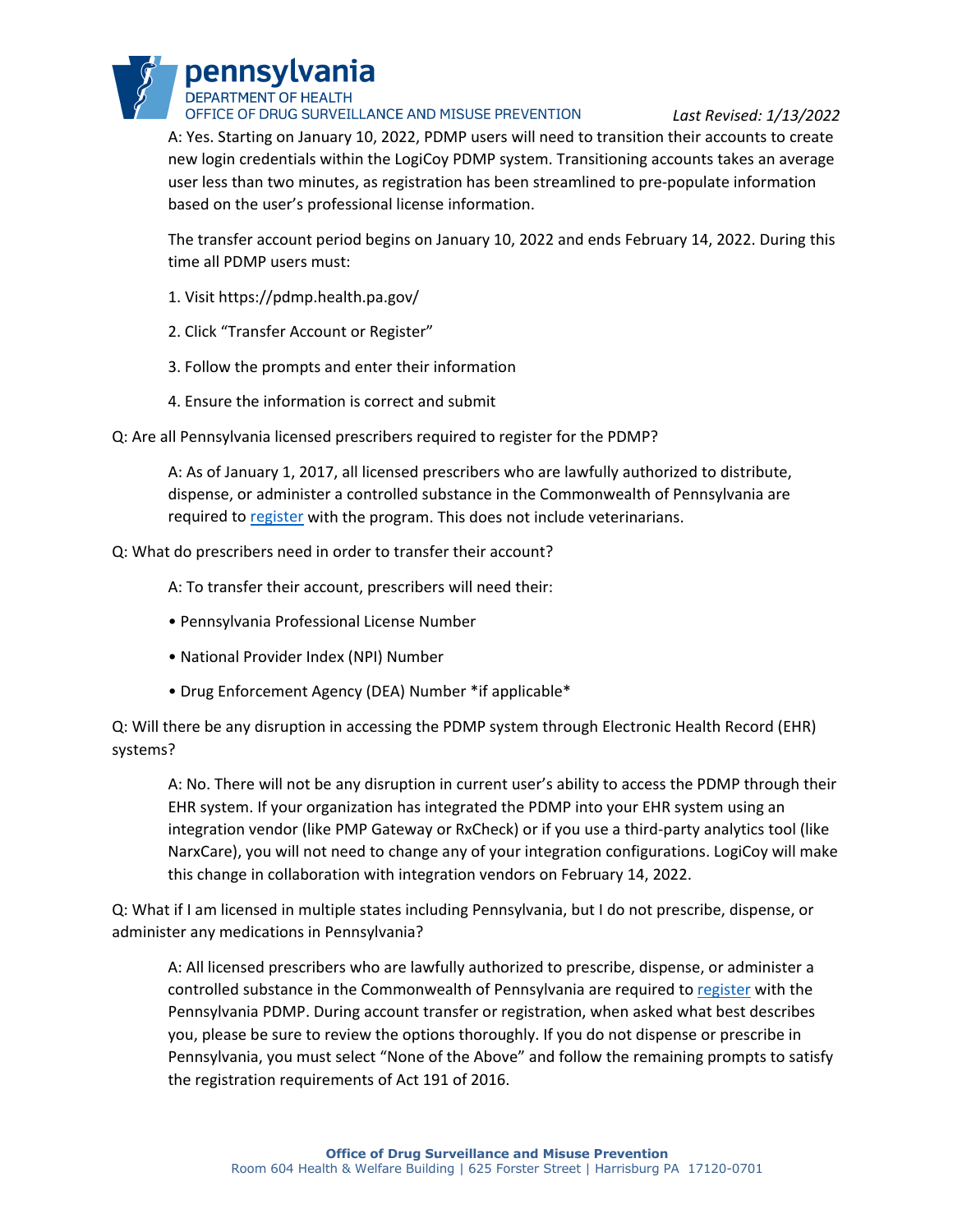**DEPARTMENT OF HEALTH** OFFICE OF DRUG SURVEILLANCE AND MISUSE PREVENTION

pennsylvania

*Last Revised: 1/13/2022* Q: What if I am licensed in multiple states and am already registered with another state's PDMP system?

A: Act 191 of 2014 requires every prescriber and pharmacist who are lawfully authorized to distribute, dispense, or administer a controlled substance in the Commonwealth of Pennsylvania to [register](https://www.health.pa.gov/topics/programs/PDMP/Pages/Register.aspx) with the Pennsylvania PDMP. During account transfer or registration, when asked what best describes you, please be sure to review the options thoroughly. If you do not dispense or prescribe in Pennsylvania you must select "None of the Above" and follow the remaining prompts to satisfy the registration requirements of Act 191 of 2016.

# **Pharmacists, Pharmacies, Dispensing Physicians, and Data Submitters**

Q: Will pharmacies and data submitters be able to test data submissions with the new system?

A: Pharmacies, dispensing physicians, and data submitters will be able to test data submissions during the transfer period beginning on January 10, 2022 and ending February 14, 2022. Please note, data submitted to the LogiCoy system prior to February 14, 2022 is for testing purposes only. All pharmacies are required to continue submitting data to PMP Clearinghouse until February 14, 2022.

Q: What will pharmacists need to transfer their account?

A: To transfer their accounts, pharmacists will need their:

- Pennsylvania Professional License Number
- Employer/Pharmacy's Drug Enforcement Agency (DEA) Number
- Employer/Pharmacy's Pennsylvania License Number

Q: What will data submitters need to transfer their account?

A: To transfer their accounts, data submitters will need:

• A valid form of identification (Driver's License, Passport, Government ID)

Q: What will dispensing physicians need to transfer their account?

A: To transfer their accounts, dispensing physicians will need to first register as a prescriber. To transfer their account as a prescriber, dispensing physicians will need their:

- Pennsylvania Professional License Number
- National Provider Index (NPI) Number
- Drug Enforcement Agency (DEA) Number \*if applicable\*

Once their account is created, dispensing physicians will need to contact LogiCoy Technical Support or the PA PDMP Office to activate their access to data submission features. Contact information for LogiCoy and the PA PDMP Office can be found here[: Contact \(pa.gov\).](https://www.health.pa.gov/topics/programs/PDMP/Pages/Contact.aspx)

Q: Are all Pennsylvania licensed Pharmacists required to be registered for the PDMP?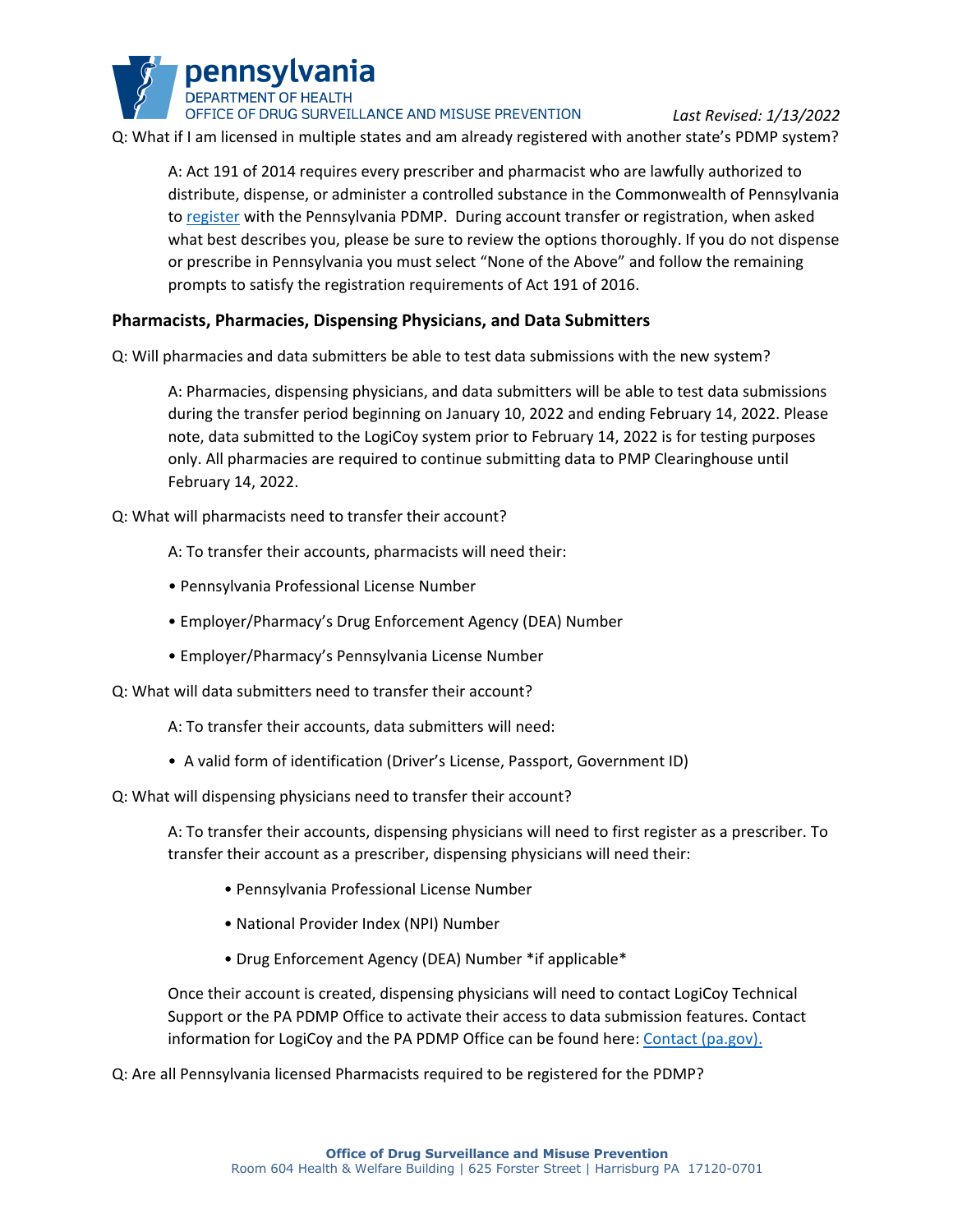pennsylvania **DEPARTMENT OF HEALTH** OFFICE OF DRUG SURVEILLANCE AND MISUSE PREVENTION

*Last Revised: 1/13/2022*

A: As of January 1, 2017, all licensed pharmacists who are lawfully authorized to distribute, dispense, or administer a controlled substance in the Commonwealth of Pennsylvania are required to [register](https://www.health.pa.gov/topics/programs/PDMP/Pages/Register.aspx) with the program. This does not include veterinarians.

Q: Will there be any disruption in accessing the PDMP system through pharmacy management systems?

A: No. There will not be any disruption in current user's ability to access the PDMP through their pharmacy management system. If your organization has integrated the PDMP into your pharmacy management system using an integration vendor (like PMP Gateway or RxCheck) or if you use a third-party analytics tool (like NarxCare), you will not need to change any of your integration configurations. LogiCoy will make this change in collaboration with integration vendors on February 14, 2022.

Q: Are all pharmacists and data submitters required to register with the PDMP?

A: As of January 1, 2017, all individuals lawfully authorized to dispense in the Commonwealth of Pennsylvania, including mail order and internet sales of pharmaceuticals, must register with the program.

Q: What if I am a pharmacist who is licensed in Pennsylvania, but who is employed by a federal facility, military facility, or Veterans Affairs facility that does not have a Pennsylvania license number?

A: If you are a Pennsylvania licensed pharmacist working at a federally operated facility, please contact the Pennsylvania PDMP office at 844-377-7367 (844-377-PDMP) from Monday through Friday 8 a.m. to 4 p.m. EST or by email at [RA-DH-PDMP@pa.gov](mailto:RA-DH-PDMP@pa.gov) for further instructions.

Q: What if I am licensed in multiple states including Pennsylvania, but I do not dispense any medications in Pennsylvania?

A: All licensed dispensers who are lawfully authorized to distribute, dispense, or administer a controlled substance in the Commonwealth of Pennsylvania are required to [register](https://www.health.pa.gov/topics/programs/PDMP/Pages/Register.aspx) with the program. During account transfer or registration, when asked what best describes you, please be sure to review the options thoroughly. If you do not dispense or prescribe in Pennsylvania you must select "None of the Above" and follow the remaining prompts to satisfy the registration requirements of Act 191 of 2016.

Q: What if I am licensed in multiple states and am already registered with another state's PDMP system?

A: Act 191 of 2014 requires every prescriber and pharmacist who are lawfully authorized to distribute, dispense, or administer a controlled substance in the Commonwealth of Pennsylvania are required to [register](https://www.health.pa.gov/topics/programs/PDMP/Pages/Register.aspx) with the program. During account transfer or registration, when asked what best describes you, please be sure to review the options thoroughly. If you do not dispense or prescribe in Pennsylvania you must select "None of the Above" and follow the remaining prompts to satisfy the registration requirements of Act 191 of 2016.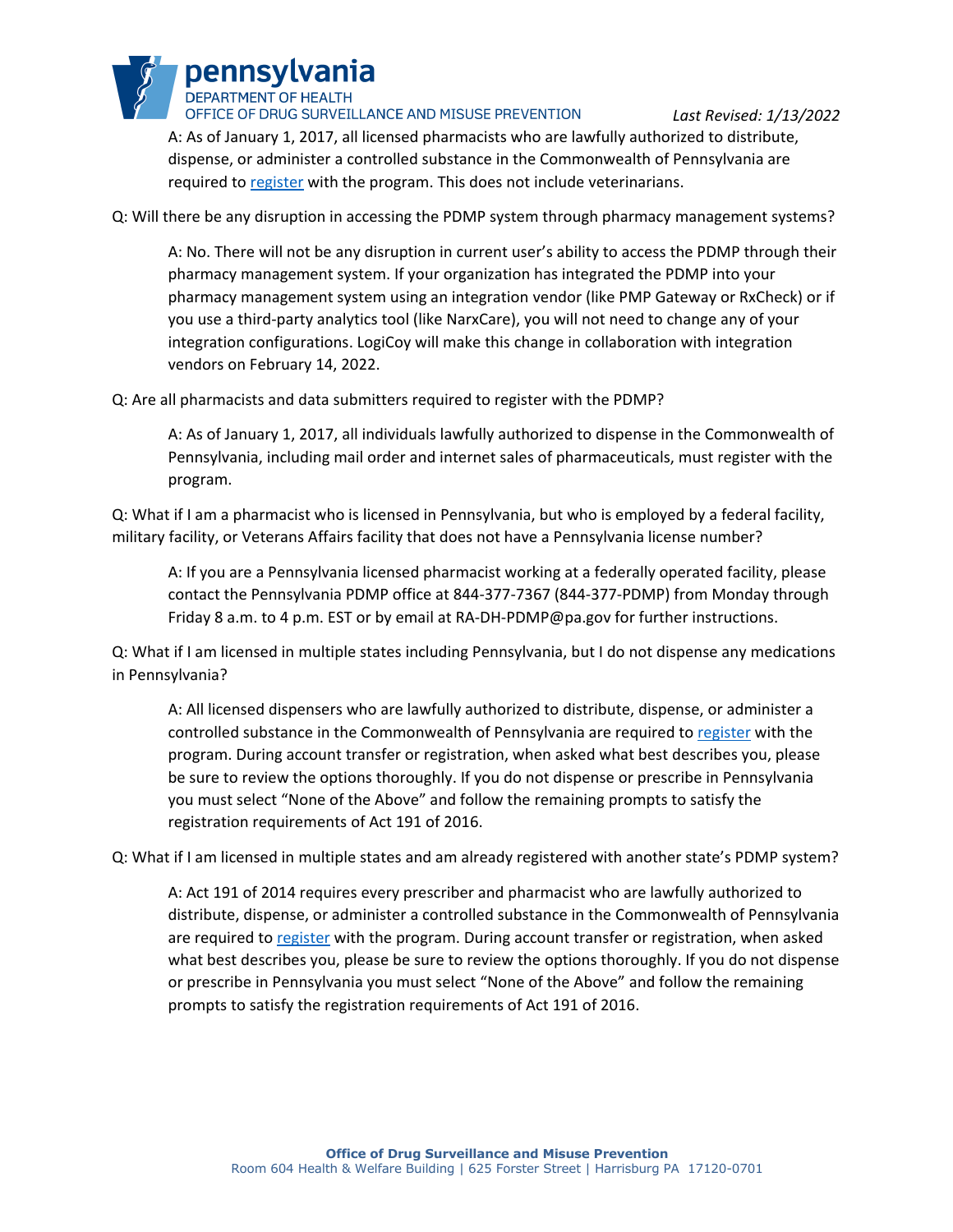

### **Delegates**

Q: When can delegates transfer their accounts to the new system?

A: Delegates can start transferring their accounts starting on January 10, 2022; however, at least one of a delegate's supervisors must transfer their own account to the new system before a delegate can transfer their account, as it is a requirement to identify at least one supervisor when transferring a delegate account.

### Q: How can a delegate add additional supervisors to their account?

A: Delegates must identify at least one supervisor when transferring their account. Once a delegate has an approved account, they can add additional supervisors so that they can search patients on behalf of multiple supervisors. To add additional supervisors to your delegate account, visit the [LogiCoy PDMP](https://pdmp.health.pa.gov/) and select "Supervisor Management" from the toolbar on the left. Next, select "Add New Supervisor" and enter the email address associated with your supervisor's PDMP account. If an account is associated with the email address provided, the delegate should review and verify the supervisor's information. Supervisors will be listed under "Activation Request" until they approve the delegate's request. Supervisors who have approved the request will appear on the "My Supervisors" list, and delegates can begin to query for them.

#### Q: Do delegate accounts require approval from a supervisor?

A: Yes. Delegate accounts require approval from at least one supervisor before they can transfer their account to the new system. Each supervisor must approve the delegate within the PDMP system in order for the delegate to search patients on behalf of the supervisor(s).

Q: What do delegates need in order to transfer their account?

A: To transfer their account, delegates will need:

- The email address their supervisor (person they will search patients on behalf of) used to create their LogiCoy PDMP account
- A valid form of identification (Driver's License, Passport, Government ID)

Q: Will delegates with professional licensures need any additional information in order to transfer their account?

A: Delegates who are professionally licensed in Pennsylvania will be asked to provide their licensure number and license type during the transfer process.

# **Organizations**

Q: My organization has integrated the PDMP into our EHR system using PMP Gateway, do we need to change anything about our integration?

A: No. Appriss will remain an integration vendor and will continue to offer PMP Gateway in Pennsylvania. This means if your organization wishes to continue working with Appriss to utilize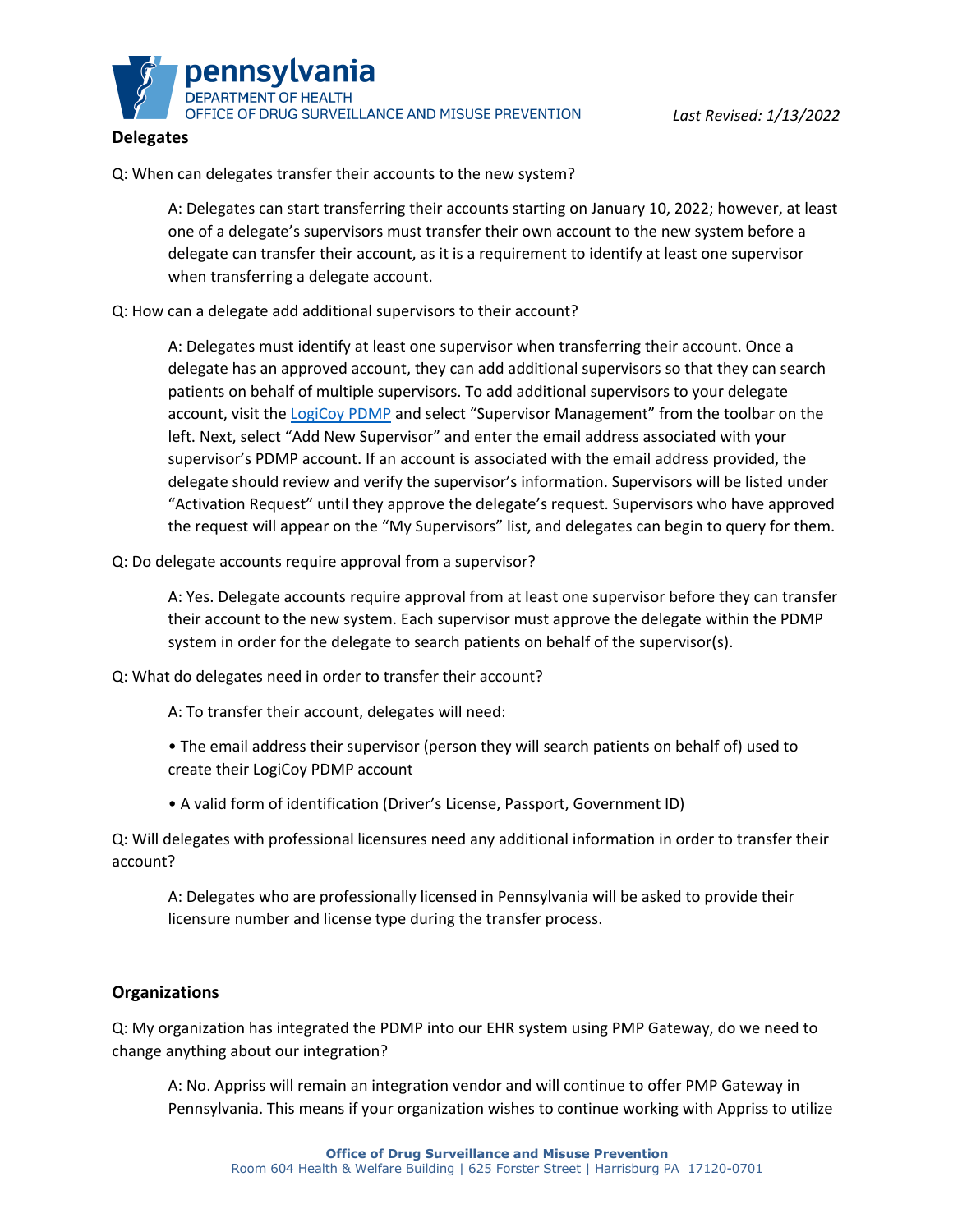

*Last Revised: 1/13/2022*

PMP Gateway, your organization does not have to sign a contract with a new integration vendor or change any integration configurations with your EHR vendor. The connection between the PDMP Database and the integration hubs will be automatically configured by LogiCoy (the new PDMP vendor), which means as soon as the database changes vendors, the integration hubs will begin receiving data from the new database.

Q: My organization has integrated the PDMP into our EHR system using RxCheck, do we need to change anything about our integration?

A: No. RxCheck will remain an integration option in Pennsylvania. This means if your organization wishes to continue using RxCheck, your organization does not need to change any integration configurations with your EHR vendor. The connection between the PDMP Database and the integration hubs will be automatically configured by LogiCoy, which means as soon as the database changes vendors, the integration hubs will begin receiving data from the new database.

Q: Will my IT department need to be notified of the vendor transition?

A: We recommend that organizations notify their IT desk of the upcoming PDMP system vendor transition so they can appropriately field questions from staff members about the system transition or account transfer. Technical support questions can be directed to LogiCoy at 844 939-0999 or sent via email to: [papdmp@logicoy.com.](mailto:papdmp@logicoy.com)

Policy questions can be directed to the Pennsylvania PDMP office at 844-377-7367 (844-377- PDMP) from Monday through Friday 8 a.m. to 4 p.m. EST or sent by mail to: RA-DH-PDMP@pa.gov.

Q: My organization has a link to the PDMP in our EHR, do we need to make any changes?

A: If your EHR has a link that directs to [PMP Aware,](https://pennsylvania.pmpaware.net/login) you will need to update the link to direct to the new PDMP system after February 14, 2021. The link should be updated to: <https://pdmp.health.pa.gov/>

Q: Will there be any disruption in accessing the PDMP system through Electronic Health Record (EHR) systems or pharmacy management systems?

A: No. There will not be any disruption in current user's ability to access the PDMP through their EHR system or pharmacy management system. If your organization has integrated the PDMP into your EHR or pharmacy management system using an integration vendor (like PMP Gateway or RxCheck) or if you use a third-party analytics tool (like NarxCare), you will not need to change any of your integration configurations. LogiCoy will make this change in collaboration with integration vendors on February 14, 2022.

Q: Do Pennsylvania licensed prescribers and pharmacists employed by a federal facility, military facility, or Veterans Affairs facility without a state license number need to register?

A: All prescribers and pharmacists licensed by Pennsylvania must register for the PDMP. Questions regarding a federally operated facility's lack of a Pennsylvania license number should